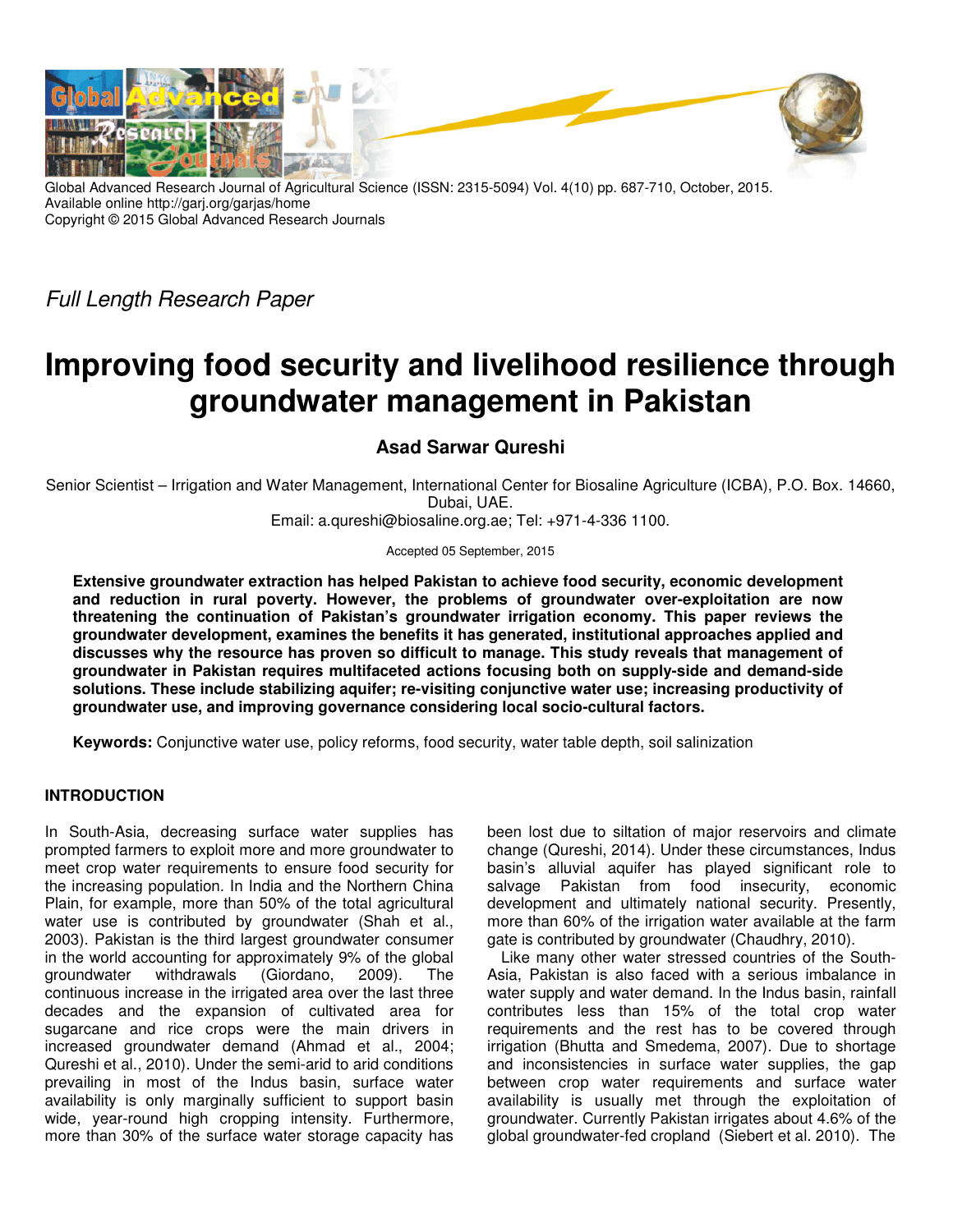

 **Figure 1: Map of Pakistan** 

accessibility to groundwater has helped smallholder farmers in boosting crop yields, stabilizing production capacities and broadens their crop choices to increase their profit margins. This has positively impacted the livelihood of poor rural communities and the agricultural economy of the country at large (Shah 2007).

The benefits of groundwater in Pakistan are multidimensional and range from drinking water supplies for urban and rural population to sustainable economic development. On the other hand, continuing groundwater irrigation is also replete with serious consequences as energy costs are increasing, water levels are declining in the intensive irrigated areas, and groundwater quality is deteriorating. Due to increasing financial and environmental concerns, the large-scale development of surface water resources in Pakistan will remain a challenge in near future. Groundwater irrigation will therefore remain crucial to sustain agrarian growth to meet future food requirements.

Despite the fact that groundwater has played a crucial role in meeting Pakistan's growing demand for food and fibre, the strategic value of Indus basin aquifer has not been fully recognized in thwarting water shortages that would have caused untold harm to the agrarian economy. It is now widely recognized that continued lack of focus on this issue would be disastrous for Pakistan's water security. The major problems related to groundwater management in Pakistan are that the robust information on aquifer reserves and their withdrawal patterns is lacking,

and the consequences of groundwater use for irrigation are poorly understood. This paper fills this gap by looks at the nature and extent of groundwater development and examines the benefits it has generated for supporting irrigated agriculture in Pakistan as well as the problems associated with groundwater use and future challenges. This paper also examines why groundwater and its source has proven so difficult to manage and conclude with policy recommendations for the rational management of groundwater resources. This paper uses the Pakistan groundwater situation as a study case however the findings will be equally valuable for other regions facing similar groundwater management challenges.

## **STUDY AREA AND DATA ANALYSIS**

### **Study area**

Pakistan is located between latitudes  $24^{\circ}$  and  $37^{\circ}$  North and longitudes 61° to 76° East. It is bordered by India in the East, China in the northeast, Afghanistan in the north, Iran in the southwest and the Arabian Sea to the South (Figure 1). The agriculture sector is dominant in the economy of Pakistan. The sector not only meets the food demand of the growing population but also provides the raw material for the industrial sector, notably cotton and sugarcane for the textile and sugar industry. As pointed out earlier, the sector employs 45% of the total labour force,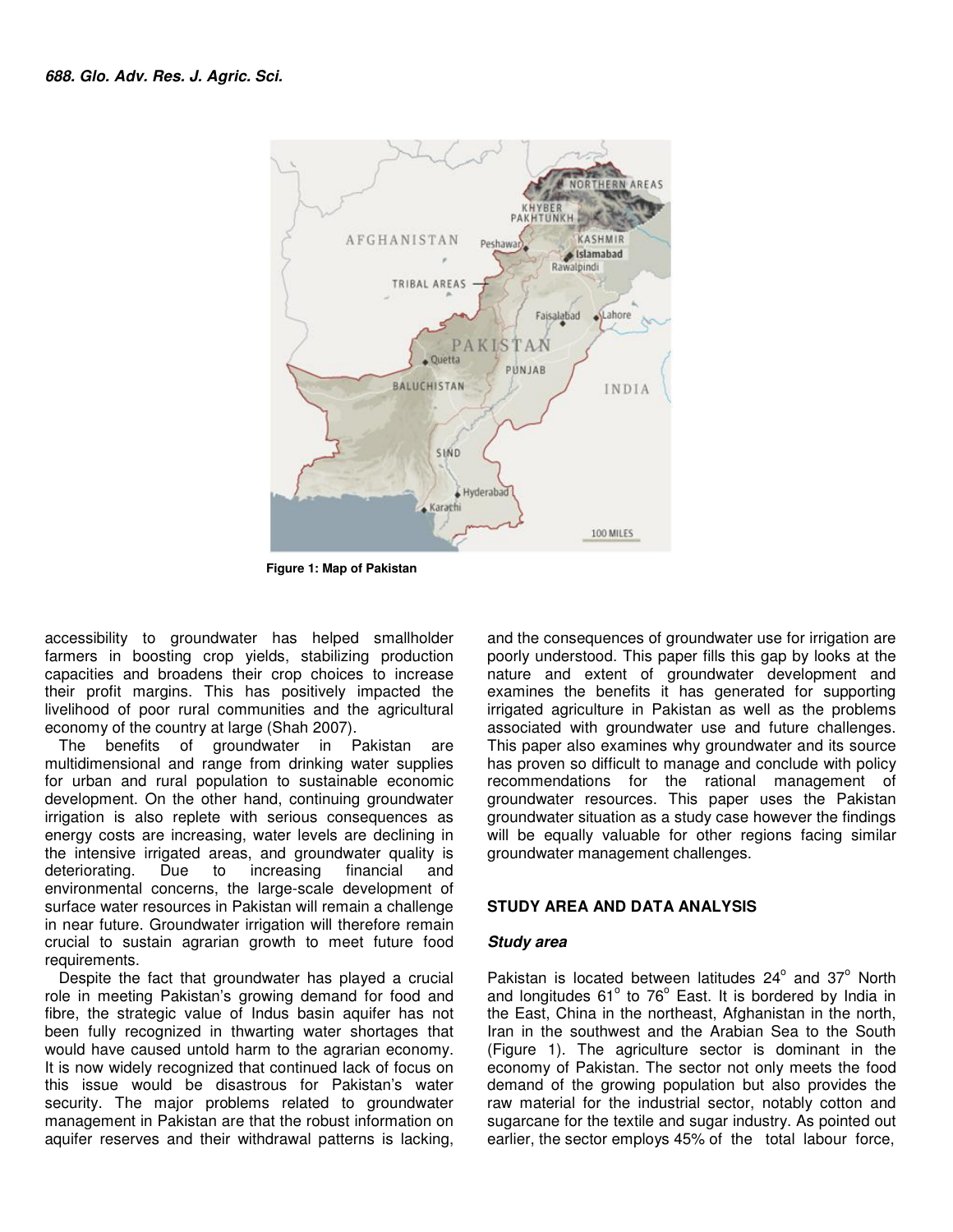| Location                | <b>Total area</b> | <b>Agricultural land</b> | <b>Cultivated area</b> | Rain fed area |
|-------------------------|-------------------|--------------------------|------------------------|---------------|
| Pakistan                | 57.06             | 33.63                    | 21.20                  | 4.95          |
| Punjab                  | 17.48             | 14.51                    | 12.42                  | 1.60          |
| Sindh                   | 14.09             | 7.35                     | 4.88                   | 1.43          |
| Khaberpukhtunkhwa (KPK) | 8.34              | 4.45                     | 1.91                   | 1.07          |
| Balochistan             | 17.15             | 7.32                     | 1.99                   | 0.85          |

 **Table 1: Agricultural and irrigated areas by Provinces of Pakistan (Million ha)** 

 **Table 2: Farm size distribution in Pakistan** 

| <b>Farm Size</b> | Farms | Average size of farms |
|------------------|-------|-----------------------|
| (Ha)             | (% )  | (ha)                  |
| < 0.5            | 23.1  | 0.28                  |
| $0.5 - 1.0$      | 17.5  | 0.74                  |
| $1.0 - 2.0$      | 20.5  | 1.37                  |
| $2.0 - 5.0$      | 25.1  | 3.10                  |
| $5.0 - 10.0$     | 7.8   | 6.71                  |
| 10.0-20.0        | 4.0   | 12.73                 |
| 20.0-60.0        | 1.7   | 35.14                 |
| >60              | 0.3   | 144.52                |

support 70% of the population directly or indirectly and earn 60% of the total foreign exchange. Pakistan's total cultivated area is about 21.2 million ha, out of which 6.65 million ha or 23.3% of the total cultivated area of the country is rain-fed (Table1). About 56% of the total cultivated area is allocated to food crops, 18% to cash crops, 6% to pulses and 3% to oil seeds. The left over area is covered with orchards, vegetables and condiments (GoP, 2013). A significant part of the land is allocated to seasonal fodders and minor crops.

There are 6.3 million farms with an average holding of 3.2 ha. About 86% are small land holders (0.5 to 10 ha), medium farms are 7.8% (10 to 25 ha), whereas the large farms are only 6% (60 ha and above) (USAID, 2009; GoP, 2013). Farm size distribution in Pakistan is given in Table 2.

Due to arid and semi-arid climate prevailing in most parts of the country, food security is directly linked with the sustained progress of the irrigated agriculture. On the other hand, the viability of irrigated agriculture in the Indus basin is threatened by waterlogging and soil salinization. These problems are the result of a multitude of factors, including seepage from the canals system, inadequate provision of drainage, poor on-farm water management practices, insufficient surface water supplies and use and management of poor quality groundwater for irrigation. The problems like depleting soil fertility, soil erosion, water logging and salinity are making the situation more complicated.

The Indus River and its tributaries (Indus Basin), on an average, bring 190 billion cubic meters  $(Bm^3)$  of water annually. This includes 179 Bm<sup>3</sup> from the three Western Rivers (Indus, Chenab and Jhelum) whereas three eastern rivers contribute only 11 Bm<sup>3</sup>. Most of this, about 129 Bm<sup>3</sup>, is diverted for irrigation. About 50  $\texttt{Bm}^3$  flows to the sea and an estimated 11 Bm<sup>3</sup> are the system losses, which include evaporation, seepage and spills during floods. Currently, 93% of the total water withdrawal (177  $\texttt{Bm}^{3}$ ) is allocated to the agricultural sector, 4% (7.5  $\text{Bm}^3$ ) is used for domestic purposes and the rest 3% (5.5 Bm<sup>3</sup>) goes to industrial use (Bakshi and Trivedi, 2011). The population of Pakistan is expected to increase to 250 million in 2025, which will double the demand for municipal and industrial supplies  $(14$  Bm<sup>3</sup>) and irrigation water will face increasing competition from these two sectors (USAID, 2009). The water requirements for irrigation in the Indus Basin are estimated at 250 Bm $^3$  in 2025 against the estimated availability of 185  $\textsf{Bm}^3$ . Even by exploiting the full groundwater potential, the water availability will not be more than 190 Bm $^3$  (Qureshi et al., 2010). (Figure 1)

Water availability in the Indus Basin Irrigation System (IBIS) is highly seasonal with 85% of the total river flows occur during the summer season (July-September). This makes the storage critical for Pakistan for inter-seasonal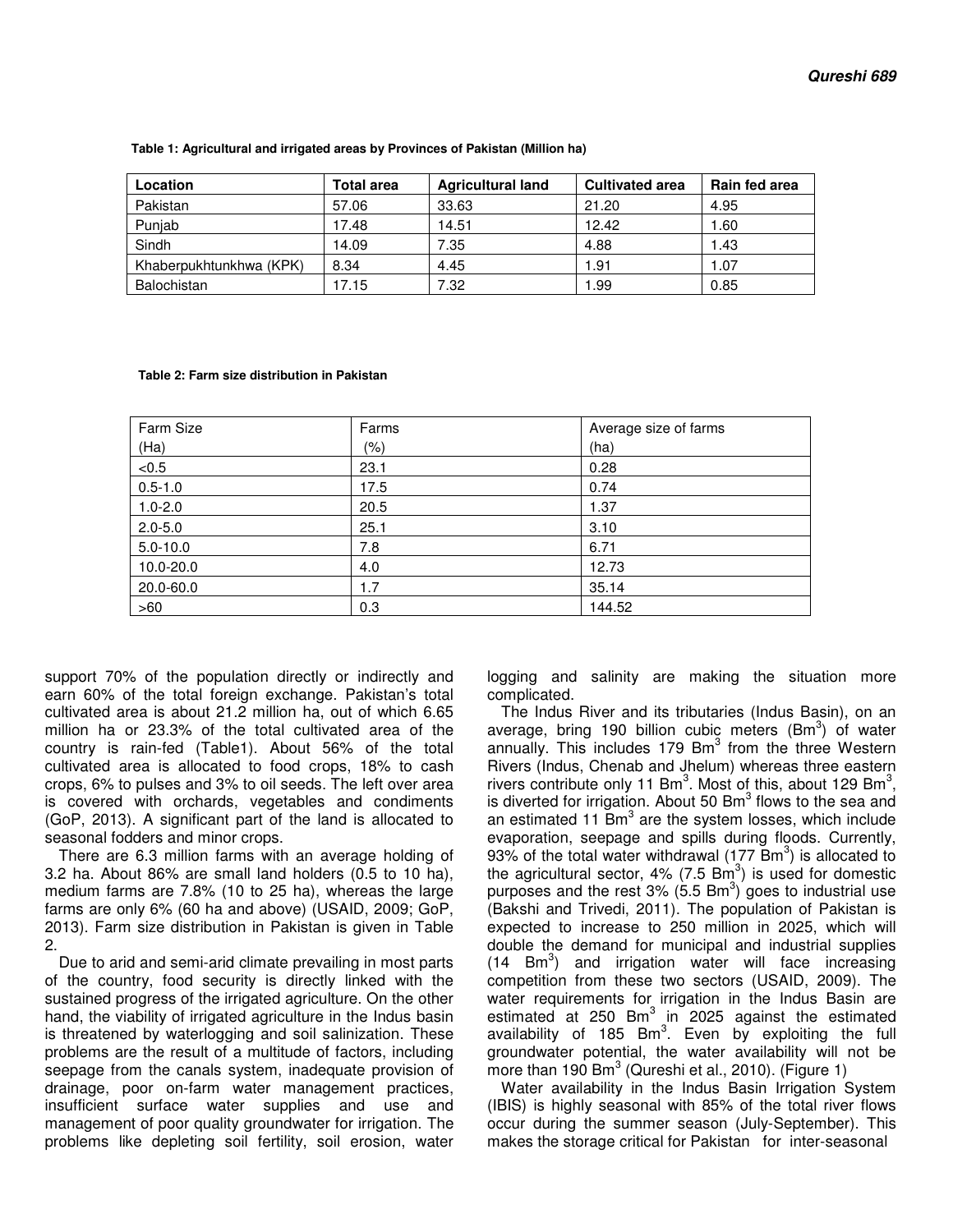transfer of water from surpluses in summer (kharif) season to meet shortages in winter (rabi) season for meeting crop water requirements. The recent estimates suggest that to meet the future water requirements, 22 Bm3 of more water will be needed by the year 2025 (World Bank, 2008). This will need to at least double the existing storage capacity, which is only 15% of the annual river flow.

Furthermore, many canals can no longer convey their official design capacity due to siltation and poor maintenance. From the scarcity by design and intensive irrigation practices by farmers, over time canal water availability per unit of irrigated land has further reduced. Due to age and poor maintenance, overall irrigation efficiency is only about 36 percent (Bhutta and Smedema, 2007). In practical terms, therefore, much surface water is lost en-route, which is of particular concern in areas underlain with saline ground water. Seepage in areas underlain with good quality groundwater however contributes to groundwater recharge which is then pumped through mostly private tubewells. The lower Indus Basin, however, is largely deprived of recoverable recharge because of underlying saline groundwater. Despite the shortage of water, over irrigation is a major problem in Pakistan. The impact of this is not only wastage of water, but it also leads to water-logging and salinity (Qureshi et al., 2010).

## **Data analysis**

The results presented in this paper are based on a mix of literature review and analysis of primary data. A comprehensive literature review was conducted taking into account the available peer-previewed articles and reports on different aspects of groundwater development and management in Pakistan. The long-term data on groundwater development, changes in groundwater table depth and quality and energy use for groundwater extraction were collected from Water and Power Development Authority (WAPDA). Data on tubewell population and their distribution across the country were collected from the Punjab Agricultural Department. Information on total irrigated area for different crops, irrigation patterns, irrigation water use efficiencies and economics of groundwater, were collected from yearbooks of Pakistan Bureau of Statistics (GoP, 2013; GoP, 2014) These data were summarized and analyzed to generate GIS maps to understand the spatial and temporal changes in groundwater table depth and quality, in addition to the impact of increasing energy prices on the cost of irrigation.

## **RESULTS AND DISCUSSION**

## **Groundwater occurrence and development in Pakistan**

The 300 meters deep alluvium of the Indus basin has a heterogeneous character and form a unified highly

transmissive aquifer. The underlying aquifer covers 16 million ha (Mha) of surface area, of which 6 Mha are fresh and the remaining 10 Mha are saline (Qureshi et al., 2010). Small capacity tubewells (0.03-0.06  $\mathrm{m}^3\mathrm{s}^{-1}$ ) can theoretically be developed almost everywhere. The aquifer receives its direct recharge from natural precipitation, river flow, and the continued seepage from the unlined canals, distributaries and watercourses and application losses from the irrigated fields. This shows that alluvial aquifer of the Indus basin is a resource of enormous economic value, because of its highly amenable flexible operation and scientific management.

Large-scale extraction and intensive use of groundwater in the Indus basin started in 1960s with the induction of Salinity Control and Reclamation Projects (SCARPs) when 16,700 wells (supplying an area of 2.6 Mha) with an average capacity of  $0.080 \text{ m}^3\text{s}^{-1}$  were installed to control water table and salinity problems (Bhutta and Smedema, 2007). The pumped groundwater was discharged into the irrigation canals to augment irrigation supplies. Subsidized electricity and introduction of locally made diesel engines provided an impetus for the massive development of private tubewells with an average discharge capacity of  $0.03 \, \text{m}^3\text{s}^{-1}$ . Currently, about 1.2 million private tubewells are working in Pakistan with an estimated investment of US\$ 0.5 billion (Qureshi et al., 2008). Out of these, over 0.80 million are only located in the Punjab Province (Figure 2). The safe yield is estimated to be 68 Bm<sup>3</sup>, whereas the total extraction is already approaching to 52  $\textsf{Bm}^{3}$  (Qureshi, 2014). This virtually means that this resource is almost exhausted because the remaining potential is located in areas where groundwater quality is poor or where it is economically not feasible to extract, such as in hard rock areas of Baluchistan. (Figure 2).

The expansion of groundwater irrigation in Punjab registered a 70 percent increase in the irrigated area i.e. 8.65 Mha in 1960 to 14.7 Mha in 2014 (Government of Pakistan, 2014). During the same period, groundwater contribution to overall irrigation water supplies increased from a merely 8 percent to over 60 percent, with the flexibility of its availability as and when needed (Qureshi, 2014)). During the last three decades, 75 percent of the increase in water supplies has come from groundwater exploitation. In the process, the great canal system of the Indus basin has become less of a water delivery mechanism, and more of a groundwater recharge mechanism. In Punjab, for example, canal system contributes about 80 percent of the total groundwater recharge (Khan et al., 2008).

## **Socio-economic impacts of groundwater irrigation in Pakistan**

The on-demand availability of groundwater was a deviding line between poverty and welfare for millions of poor farm families for whom the long dry season is a trying time of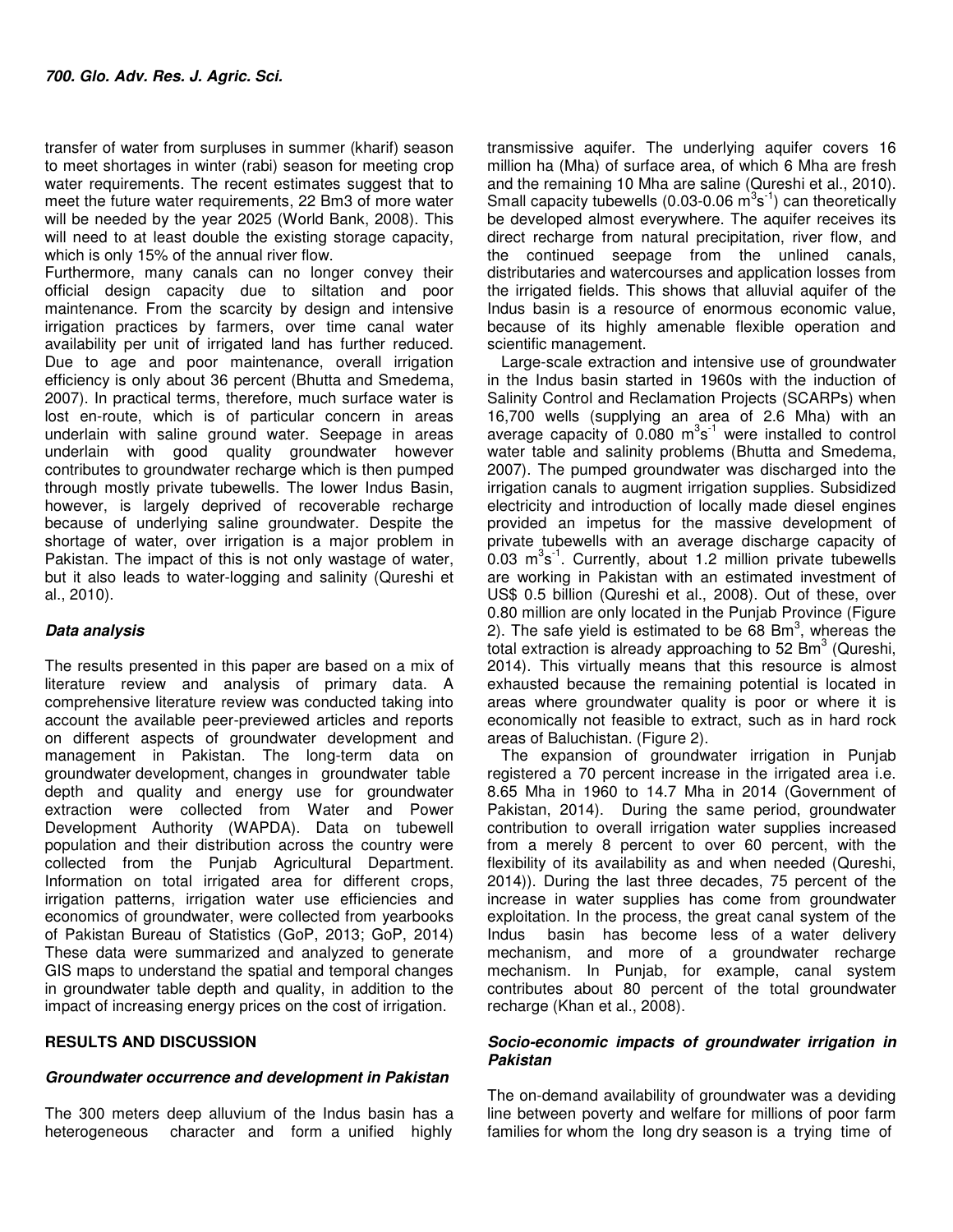

 **Figure 2: Historical development of private tubewells in the Punjab Province of Pakistan** 

one meal a day. Groundwater exploitation in Pakistan played a vital role in fighting hunger, tumbling poverty, and achieving higher economic growth. The increased accessibility to groundwater not only ensure predictable and increased crop yields, but also created opportunities for smallholder farmers to diversify their income base and reduce their exposure against external shocks such as droughts The estimated number of groundwater users in Pakistan is over 2.5 million farmers, who exploit groundwater directly or buy groundwater from their neighbors (Shah, 2007; Qureshi, 2014). Farmers having access to groundwater managed to attain 50 to 100 percent higher crop yields compared to those fully dependent on canal water (Shah et al. 2003; Shah, 2007). Farmers also started growing water intensive crops such as sugarcane and rice, resulting in increased farm incomes due to high market prices. The annual benefits of groundwater irrigation in the form of agricultural production are estimated at US\$ 2.0 billion (World Bank, 2006).

The flexibility provided by groundwater offered a significant value addition to the farmers over dry land and surface water irrigation farming. In the Pakistani context, this value addition comes from its 'stabilizing effect' and 'intensification effect' (Tsur, 1990). The stabilizing effect is groundwater's buffer role during droughts and dry spells when surface supplies run dry. This role was witnessed during the severe drought during 1998 to 2002 when surface water availability was reduced by 26 percent and groundwater became the source of last resort for irrigation and drinking water for humans and livestock registering an increase of 59% in the growth of private tubewells (Bhutta, 2002; Qureshi et al., 2010).

The "intensification effect" refers to the capacity of groundwater users to intensify land use by cultivating two, three, or more crops each year. In Pakistan, like most of South Asia and China, the economic value of groundwater irrigation comes from intensifying land use as the cropping intensities increased from 70 percent to over 150 percent with the increased groundwater accessibility (Shah, 2007). Data collected from 521 canal-irrigators across Pakistan has also revealed that farmers having access to groundwater were able to cultivate 90 percent of their total area as compared to 63 percent for those who were fully dependent on canal water (Shah et al. 2003; Shah, 2007). Meinzen-Dick (1997) has also shown that farm incomes of farmers with access to both surface water and groundwater resources are about 5 times higher than those limited to surface water only, and argued that owning a tubewell in Pakistan and having access to canal water assures a farmer of adequate and timely water supplies in most situations, sharply increasing earnings.

### **Challenges to Groundwater Irrigation Economy**

### **Depleting aquifers due to overdraft**

Due to uncontrolled and unregulated exploitation of groundwater, trends of continuous decline of the groundwater table have been observed in many areas of the Indus basin, which illustrates the serious imbalance between abstraction and recharge (Figure 3). Excessive mining of aquifers in fresh groundwater areas has resulted in falling water tables and groundwater has become inaccessible in 5% and 15% of the irrigated areas of Punjab and Balochistan provinces, respectively. Figure 2 shows the changes in groundwater table depths over a period of 20 years (1993-2013) in the Punjab province. The changes in water table depths in the Sindh province are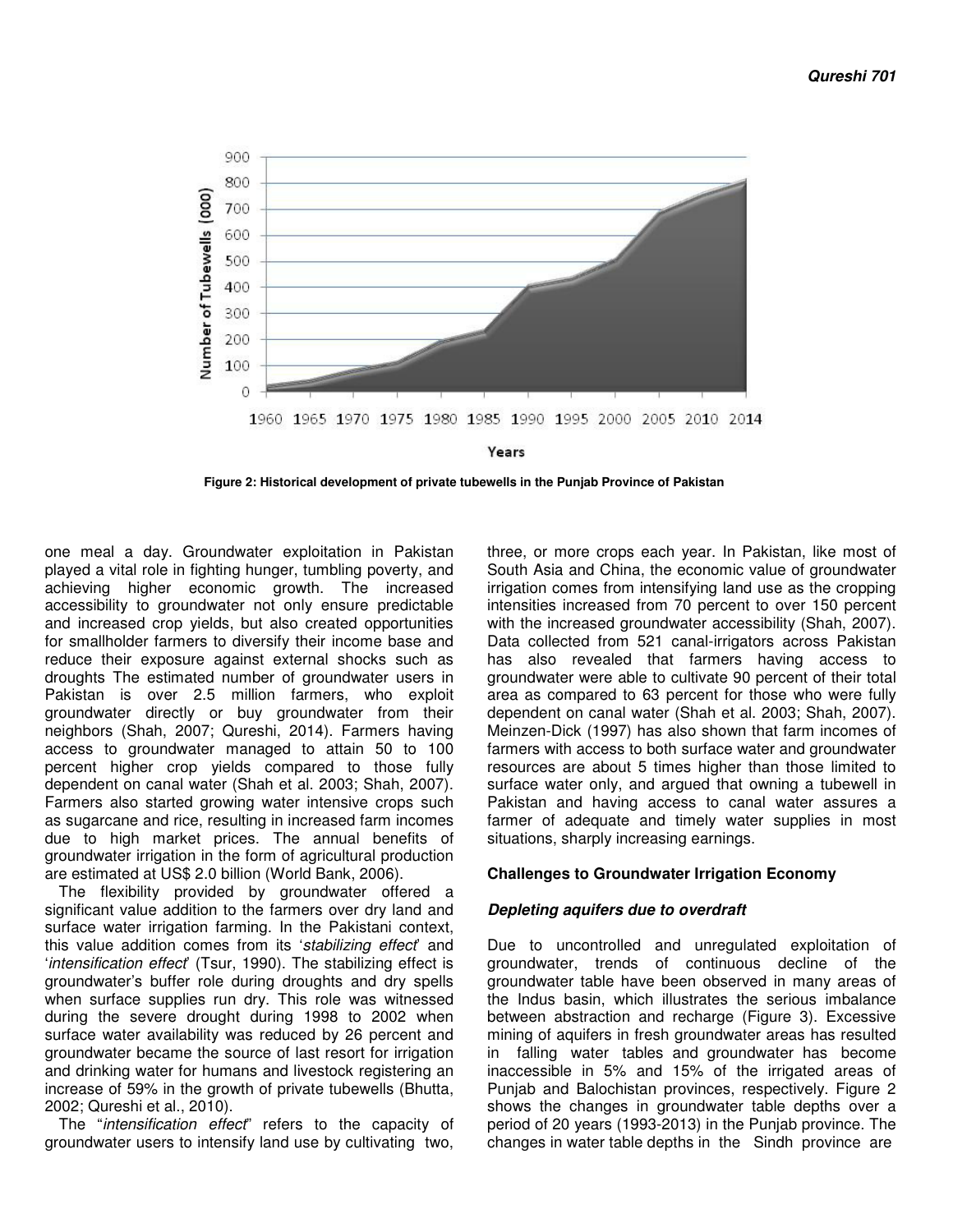

 **Figure 3: Comparison of water table depth between 1993 and 2013 in the Punjab province** 

less significant because of lower groundwater rates due to quality concerns. Although no recent estimates exist, it was estimated that under the business as-usual scenario, this area is expected to increase to 15% in Punjab and 20% in Balochistan by 2020 (PPSGDP, 2000).

#### **Increased pumping costs and environmental threats**

The management challenge is to stabilize the groundwater table at levels where the cost of pumping is affordable. Excessive lowering of the groundwater table has left farmers with no choice than to drill deeper wells, which has made pumping more costly and energy intensive. The annual cost of canal water is US\$ 3.5/ha compared to annual groundwater cost of US\$ 167/ha. Increasing groundwater table depths have increased the pumping cost from US\$ 4.2/1000  $m^3$  for shallow tubewells (< 15 m) to US\$ 12/1000  $m^3$  for a deep tubewell (> 15 m) (Qureshi et al., 2010). These costs keep on changing due to changing energy prices and installation expenses.

In Pakistan, only 13% of the tubewells are operated by electric motors whereas the rest 87% are run by diesel engines of various capacities (Qureshi, 2014). In 2012, farmers extracted 52 Bm<sup>3</sup> of groundwater, of which about 14 Bm<sup>3</sup> was extracted using electric pumps and the remaining 38 Bm<sup>3</sup> using private diesel pumps (Qureshi, 2014). Each year about 6 billion kWh of electricity and 3.5 billion liters of diesel are used for extracting groundwater for irrigation. Carbon emissions attributed to this energy use amount to 3.8 million metric tons (MMT) of  $CO<sub>2</sub>$  per year (Qureshi, 2014). Of this figure, which is roughly 1.2% of Pakistan's total carbon emissions, 1.4 MMT of  $CO<sub>2</sub>$  is emitted through electricity consumption and 2.4 MMT of CO2 through diesel combustion. This implies that, on

average, the extraction of every cubic meter of groundwater contribute 80 g of carbon emissions. Therefore reducing water use for agriculture by improving water productivity could help in decreasing energy use, stabilizing aquifers and reducing carbon emissions.

### **Deteriorating groundwater quality**

The quality of groundwater in the Indus basin varies widely, both spatially and with depth and is related to the pattern of groundwater movement in the aquifer (Qureshi et al., 2008). Areas subject to heavier rainfall and consequently greater recharge are underlain with waters of low mineralization. The salinity of the groundwater generally increases away from the rivers and also with depth. There are saline groundwater pockets in the canal command areas of Punjab. Figure 4 shows that about 77% (4 Mha) of the area in the Punjab province has access to fresh groundwater with an average concentration of dissolved solids less than 1000 ppm. In the lower Indus Basin (Sindh province), about 28% of the area, mainly confined to a narrow and shallow strip along the Indus River, has fresh groundwater whereas the rest 72% is underlain by brackish groundwater (Leghari et al. 2012). In Pakistan, water up to1000 ppm is considered fresh, from 1001-1500 ppm, marginally fresh, and from 1500-3000 ppm marginally fresh, and above 3000 ppm groundwater is considered hazardous for irrigation. Indiscriminate pumping in the fresh groundwater areas of the Punjab province has also resulted in the contamination of the aquifer at different places where salinity of pumped water has increased beyond useable limits (Bhutta and Alam, 2012). About 17% area of Punjab and 75% in Sindh is underlain by saline groundwater (TDS>3000 ppm). About 70 percent of tube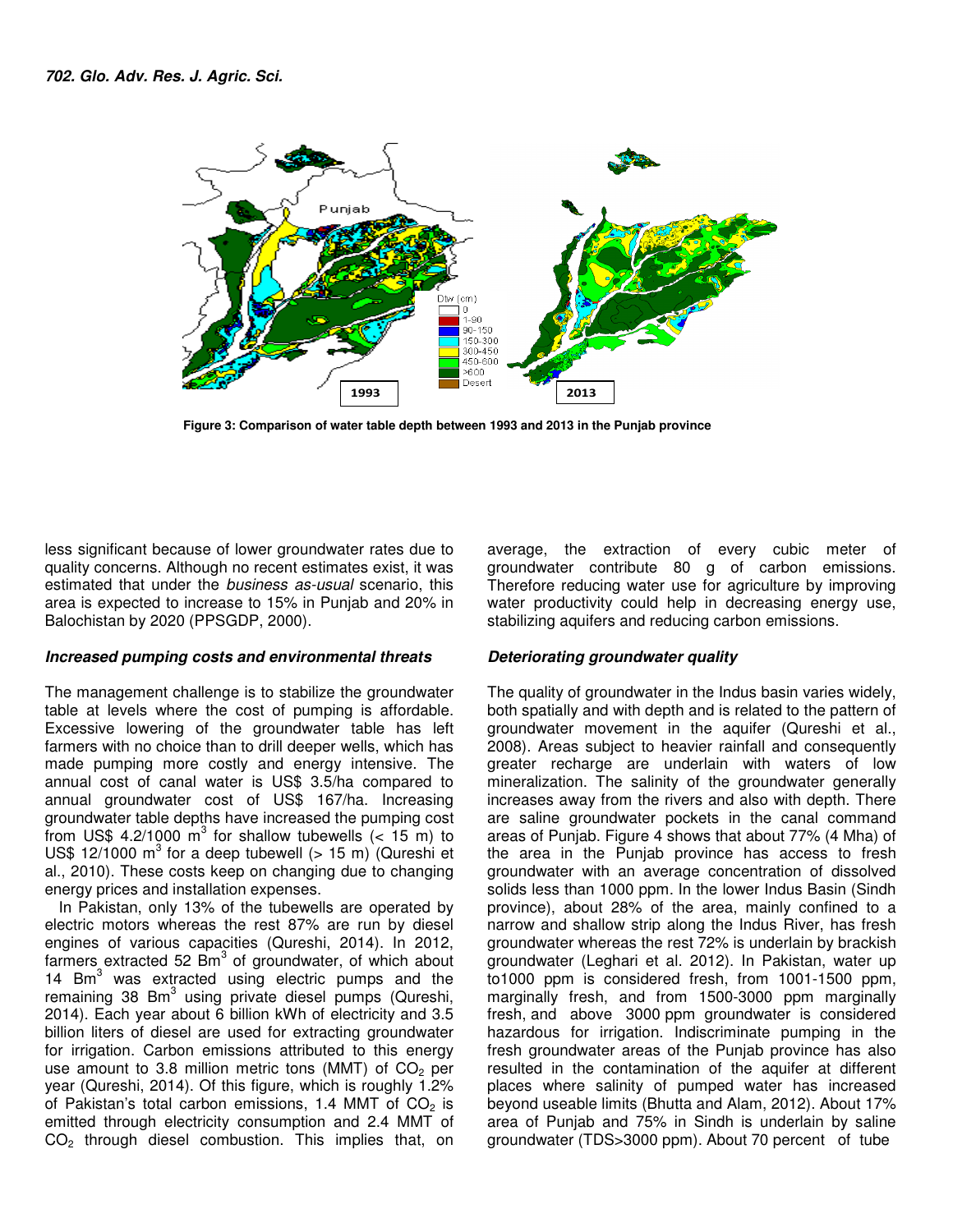

 **Figure 4: Groundwater quality in the four provinces of Pakistan** 

wells pump saline water for irrigation, which is escalating secondary salinization. Problems are not only due to salinity but also sodicity.

### **Increased soil salinization**

The Indus Basin is faced with a considerable salt balance problem. The salts are brought in by rivers and their tributaries. Presently water diverted from the Indus River to canal system for irrigation brings in about 33 million tons (Mt) of salts while the outflow to the sea is only 16.4 Mt. This means an average annual addition of some 16.6 Mt to the salt storage in the Indus Basin. Of this, only 2.2 Mt is deposited in a series of evaporation ponds located in the desert area outside the irrigated plain in southeast Punjab; the remainder accumulates in the irrigated land and its underlying strata and aquifer (Nespak/MMI, 1993). In short, an average of 1 ton of salts is added to each hectare of irrigated land. This accumulation is the main cause of land salinization. Salt-affected soils have become an important ecological problem in the Indus Basin—an estimated 4.5 million ha are already afflicted, about half of which are located in irrigated areas (WAPDA, 2010). Of course, the scale of the problem of salt accumulation in the root zone would be even greater if saline groundwater is used for irrigation.

The consistent use of poor quality groundwater for irrigation has resulted in large scale salinization of agricultural lands in the Indus basin. The problems of soil salinity are much more severe in the tail-end areas of the canal commands where surface water availability is low

and groundwater quality is very poor. Due to differences in annual rainfall and geo-morphological conditions, the extent of soil salinization in the lower Indus basin (Sindh province) is much more than Punjab where about 54% of the total irrigated land is affected from different levels of salinity (Figure 5). This is mainly because of the presence of marine salts, poor natural drainage conditions and the use of poor quality groundwater for irrigation. Furthermore, leaching opportunities are limited due to highly saline soils at shallow depths and highly saline groundwater at deeper depths (Bhutta and Smedema, 2007). These problems have brought into question the sustainability of the system and the capacity of Pakistan to feed its growing population in future unless better management measures are introduced.

#### **Prospects for Groundwater Management in Pakistan**

The main drivers of groundwater development in Pakistan has been increasing population, the pressure to grow more food, risk-aversion, the Government's national policy of achieving food security in the face of potential disasters (e.g., floods, droughts), and the energy subsidies in the agriculture sector. As discussed before, the large scale groundwater exploitation helped Pakistan in expanding irrigated area, increasing crop yields and cropping intensities, improving access to drinking water, and enhancing ability to hedge against the vagaries associated with surface water supply. Most importantly, groundwater extraction has helped to lift millions out of poverty. However, the situation has nonetheless now turned serious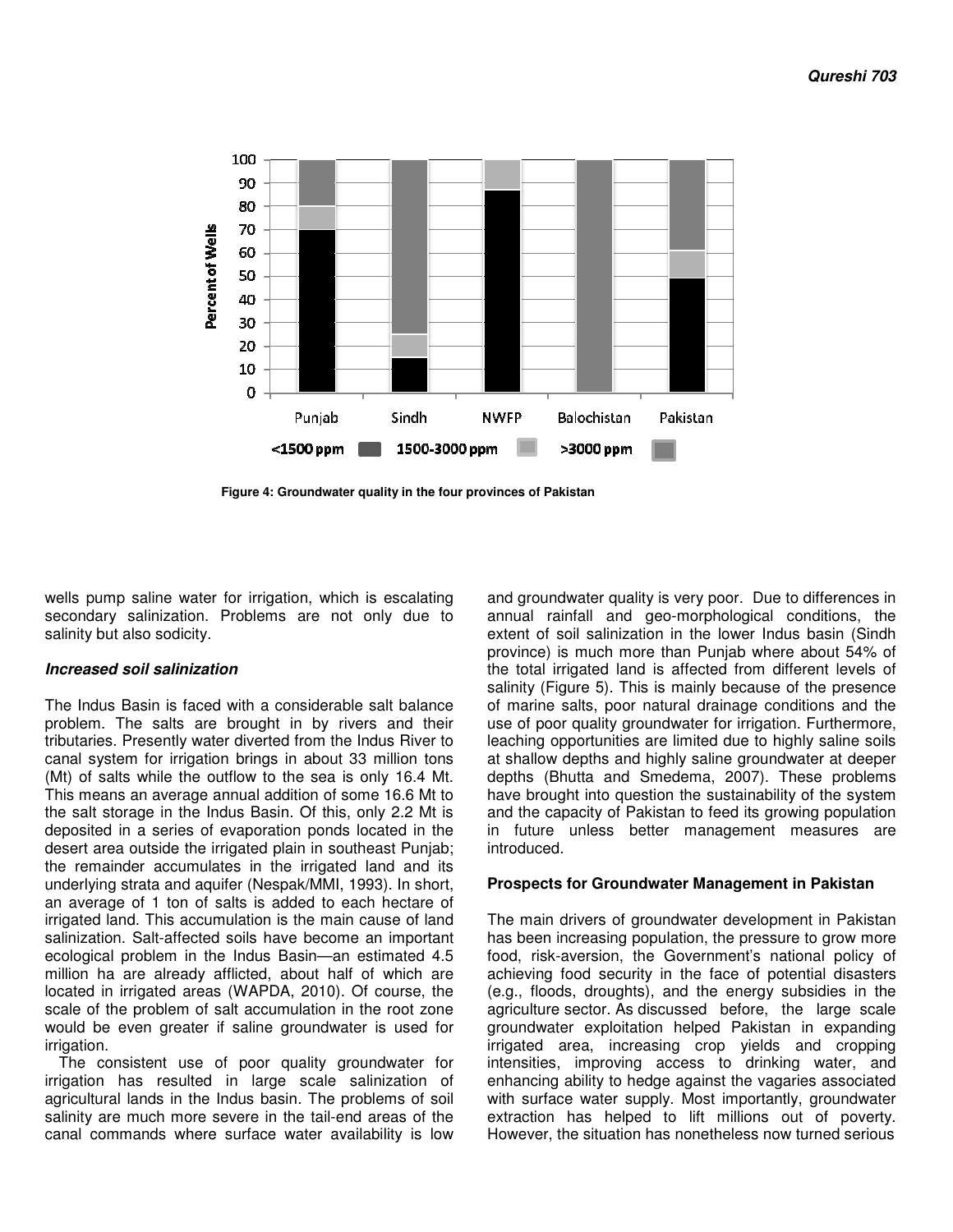

 **Figure 5: Province-wise distribution of cultivated area and salt-affected area (WAPDA, 2010).** 

because unregulated exploitation of groundwater has brought Indus basin aquifer under stress, threatening the sustainability of irrigated agriculture which produces more than 90% of the total food production in Pakistan.

The management of groundwater in Pakistan is further complicated due to the fact that more than 70% of the population still lives in rural areas and earn their living through agricultural activities. It is now widely recognized that groundwater-based irrigation economy of Pakistan cannot be sustained without increasingly negative consequences. As such, more concerted efforts are needed to bring a balance between aquifer extraction and recharge, and to find alternative ways to reduce the intensity of energy use in irrigation development, requiring work on both supply- and demand-side solutions. The potential solutions that can help Pakistan sustain groundwater irrigation economy are briefly discussed below.

### **Stabilize aquifers by balancing aquifer recharge and discharge**

Like many industrialized countries, establishing a balance between discharge and recharge components could be an effective way of aquifer management in Pakistan. To recover groundwater reserves, artificial groundwater recharge contributes to total groundwater use at the rate of 30% in Western Germany, 25% in Switzerland, 22% in the USA, 22% in Holland, 15% in Sweden and 12% in England (Li, 2001. Indian experience of community rainwater harvesting ponds at the village level to recharge groundwater and introduction of check dams in the Baluchistan province of Pakistan are also good workable

examples (Shah 2007; Ahmad, 2009). Rainwater harvesting can also be introduced in public and community wells situated near slums and in villages, draining water from nearby rooftops and seepage infrastructure. However, the efficacy of investments in rainwater harvesting on a wide scale with regards to the impact on basin availability of water for downstream farmers and costs involved needs to be evaluated (Venot et al. 2007).

From the management perspective, Indus basin aquifer can be divided into three distinct zones as shown in Figure 6. In Punjab, natural groundwater is deep and saline because of marine origin of the aquifer. Percolation of rainfall and irrigation fields has created a thin layer (up to 50 m) of fresh groundwater (Qureshi et al. 2004). In these areas, groundwater extraction should be managed in such a way so that the fresh and brackish groundwater interfaces are not disturbed. In the central parts of Punjab where groundwater is fresh and shallow, overdraft is the major issue and extractions need to be brought in balance with the recharge. This can be done by rationalizing cropping patterns, enforcing governing laws and effective monitoring. In the lower parts of the Indus Basin, groundwater is shallow and of very poor quality and soil salinity is the major concern. Therefore to avoid further soil salinization and loss of agricultural productivity, drainage and disposal of brackish water is most important.

### **Re-visiting conjunctive water management strategies**

In Pakistan, canal water is allocated based on a fixed time per unit area without considering the seepage loss along the channel, which is a major cause of inequitable water distribution at a tertiary level. The rate of seepage loss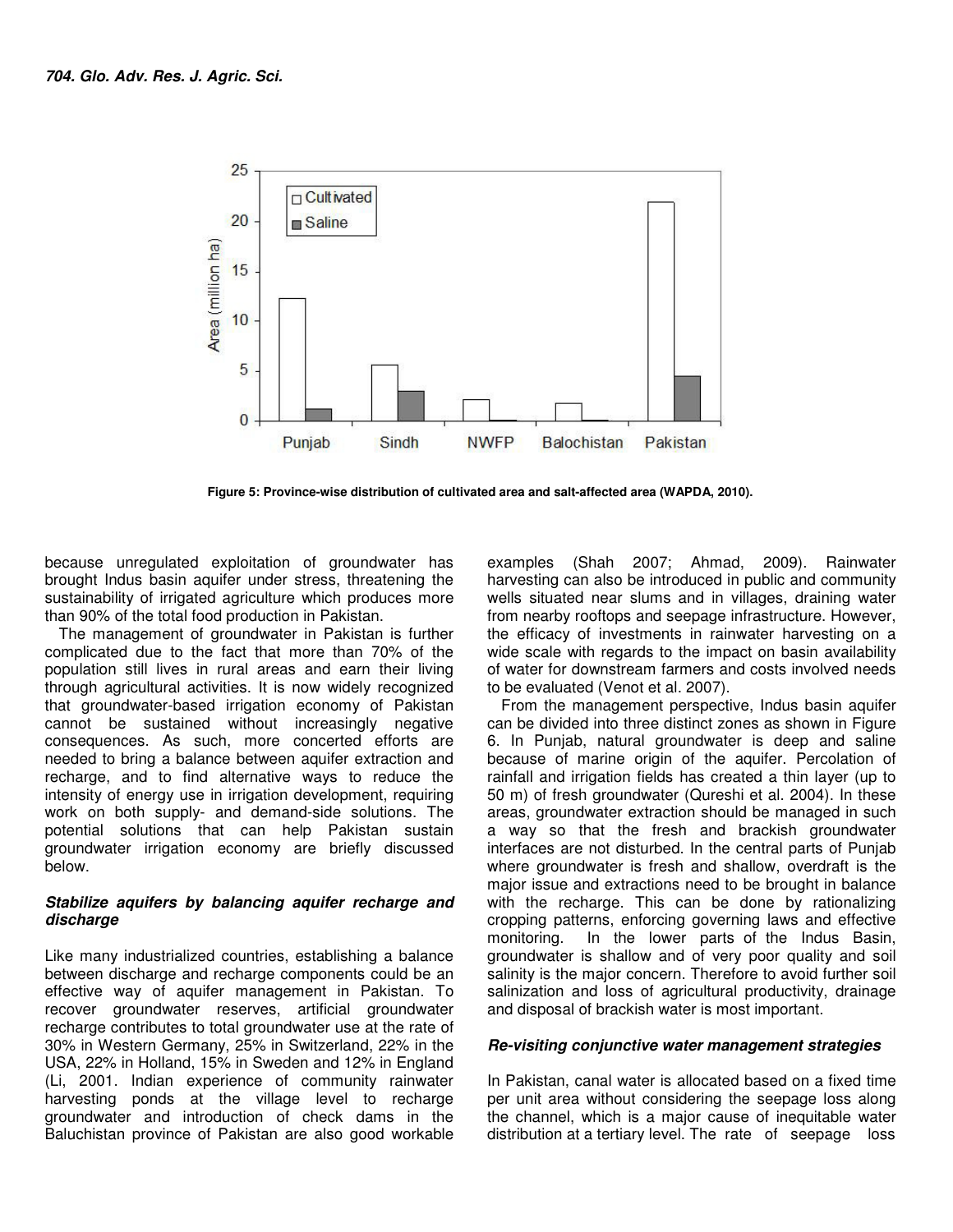

 **Figure 6: Three distinct groundwater zones of the Indus Basin of Pakistan** 

increases with increase in length canal thus the farmers in the lower reaches get much less water per unit area. The farmers located at the tail-end of the system get 20% less canal water than middle-end farmers, who in turn get 20% less water than the farmers located at the head reaches of the canal (Latif and Ahmed, 2009). Due to these discrepancies in the surface water distribution, dependence on groundwater is ranging from 65% in head areas to over 90% in tail areas. This shows that groundwater is no longer supplemental to surface water, but has become an integral part of the irrigated agricultural environment. Although evidences exist that blending of saline and non-saline irrigation water is less effective in keeping soil salinity levels lower than applying cyclic irrigations (Shalhevet, 1994; Kumar, 1995), this strategy is still widely practiced. By mixing groundwater with good quality surface water, farmers tend to decrease the salinity of the irrigation water in order to maintain favorable salt balance in the root zone.

The conjunctive use of surface water and groundwater is practiced on more than 70% of the irrigated lands of Pakistan. The area irrigated by groundwater alone has increased from 2.6 Mha to 3.7 Mha whereas the area irrigated by canal water alone has decreased from 7.9 Mha to 6.8 Mha. Over the last 10 years, a further million hectares in the Punjab has adopted conjunctive use

(Figure 7). The major issue related to conjunctive use of surface water and groundwater is that it is equally practiced in head-end and tail-end of the canal systems. Prudence demands that head-end farmers should use less groundwater as their canal water allocations are much higher than the tail-end farmers. However, contrary to this common wisdom, head-end farmers use more groundwater in an attempt to maximize their crop yields. On the other hand, due to cost of pumping and poor quality of groundwater, tail-end farmers use less water, thereby reducing the leaching requirements and increasing soil salinity. Therefore net income of tail-end farmers is 43% to 59% less than those head-end farmers (Latif and Ahmad, 2009).

The key disadvantages of this unmanaged and unregulated conjunctive use is that upstream areas experience rising water tables whereas tail-end areas are exposed to increased salinity problems due to excessive use of poor quality groundwater (Qureshi 2014). Therefore unplanned conjunctive use of surface water and groundwater resources is therefore creating more problems than benefits. For the sustainability of irrigated agriculture across Indus basin, head-end farmers should be encouraged to use more groundwater due to better quality and sufficient recharge capacity to replenish the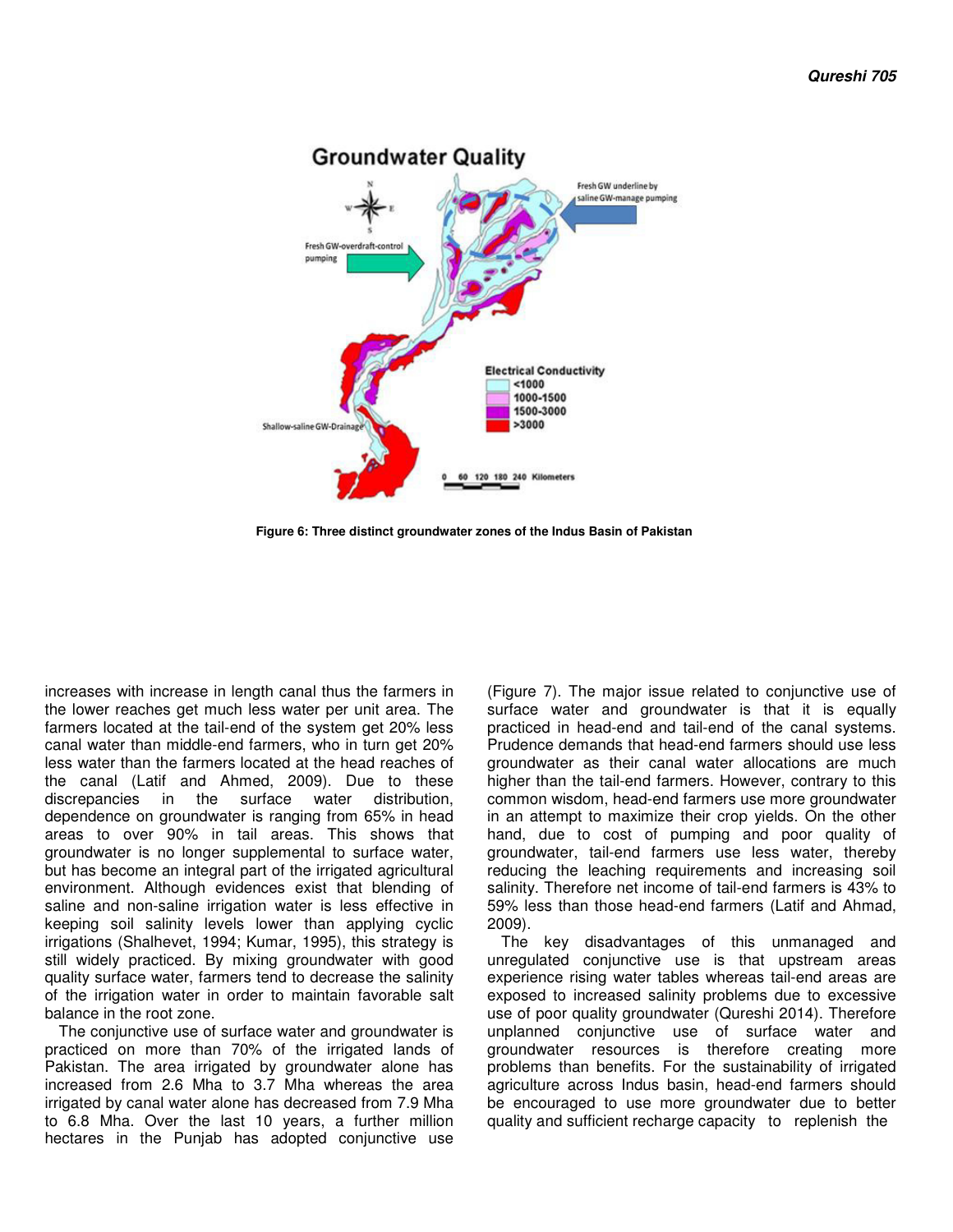

 **Figure 7: Trends of different modes of irrigation in the Punjab Province of Pakistan** 

groundwater withdrawals. For this purpose, thorough investigations are needed to estimate required amounts of canal water supplies that are needed to mix with the groundwater to mitigate the adverse effects of poor quality groundwater on soil salinization. This information is needed separately for fresh, marginal and saline groundwater zones.

### **Revise existing canal water allocation criteria**

The distribution of canal water in Pakistan is done on a controlled rotational system called 'warabandi'. This system allows each farmer to take an entire flow of the canal outlet once in seven days and for a period proportional to the size of his land holding. The water amount is usually insufficient to irrigate the entire farm in one irrigation turn, and the farmer can decide whether to under-irrigate all land or leave a fraction un-irrigated (Qureshi et al., 2008). This water allocation criterion of providing equal access to canal water regardless of location along the canal and soil and groundwater quality is not serving the purpose of salinity management in the canal command areas where head and tail ends of the same system have varying soil and groundwater qualities. Therefore existing water allocation criteria needs to be revised to allocate canal water supplies on variable time basis i.e. less at the head end and more for the tail-end farmers. Given the fact that groundwater access both in terms of quantity and quality at the head-end is plentiful, head reach farmers need be convinced to allow additional canal water to flow to the tail end of the system where groundwater quality is poor and canal water is of absolute importance to sustain crop production and livelihoods of farmers. Farmers located at the tail-end should not be allowed to use poor quality groundwater for irrigation. Instead they should be made aware to use surface water more wisely to avoid salinity development.

The proposed water allocation strategies within a canal system are technically possible but might have social implications as it will not be easy to convince head-end farmers to relinquish their share of surface water. However, if the head-end farmers are relieved of economic burden of pumping groundwater by providing water through public operated tube wells and charged water fee equivalent to canal water, their cooperation can be obtained. For this purpose, policy interventions regarding cropping patterns and amount of groundwater that can be pumped to remain within acceptable salinity levels need also to be introduced. To change water allocation laws, political understanding of the issue and government level interventions for changing the policies and realignment of the roles and responsibilities of public sector organizations would also be required. In the existing set up, water user associations can be engaged to start the dialogue process to make farmers agree on this paradigm shift in managing surface water and groundwater resources in Pakistan.

### **Increase economic productivity of groundwater**

The major problem of irrigated agriculture in Pakistan is low water use efficiency and low crop yields resulting in poor economic returns. Groundwater is largely exploited and used for irrigating traditional crops such as wheat, maize and rice. The overall irrigation efficiency is only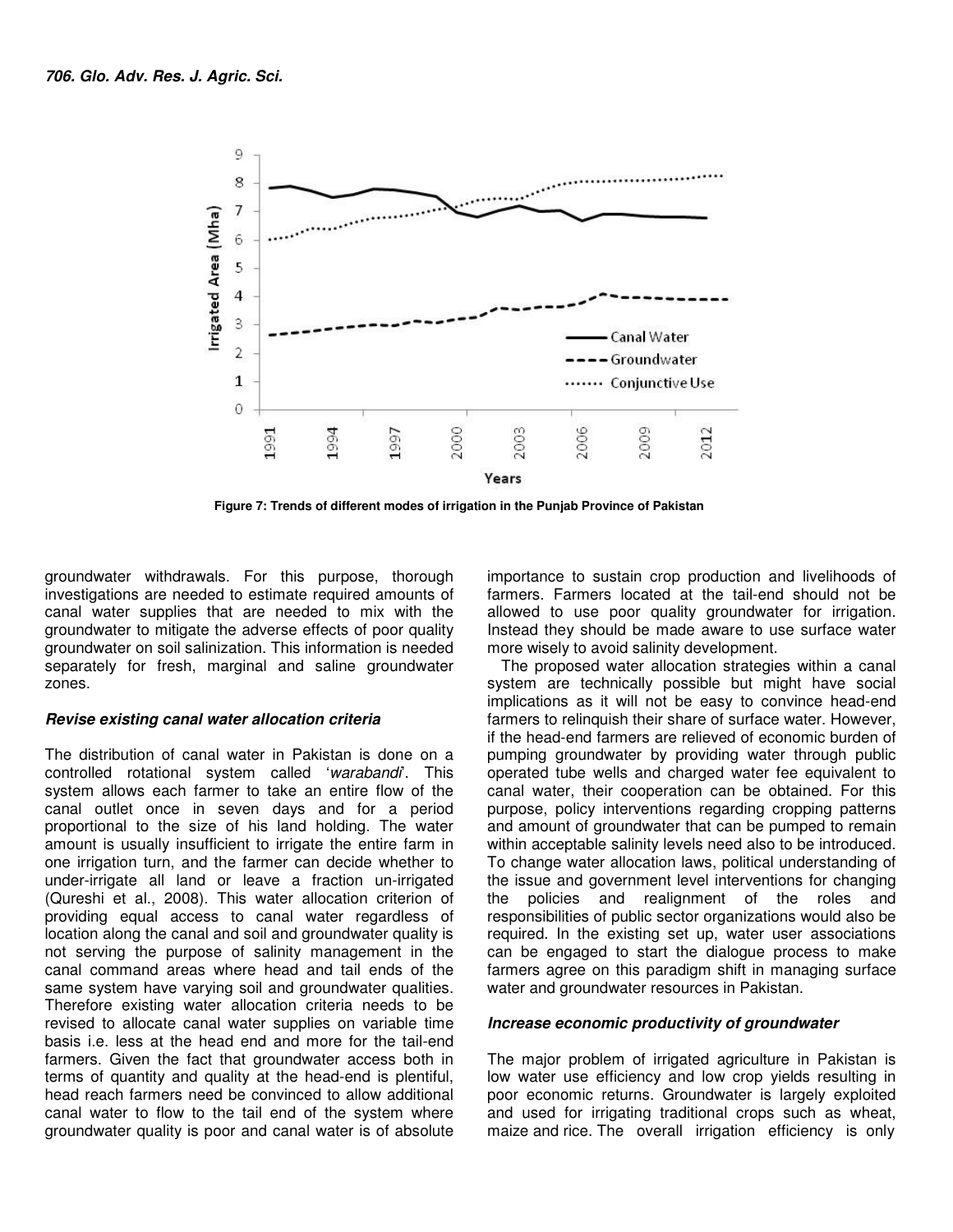about 30%. In addition to water shortage, lack of inputs and poor irrigation practices, soil salinization are the other major factors for low crop yields (Bhutta and Smedema, 2007). The average yields in Pakistan are low for wheat and rice, being 2.7 t/ha and 2.2 t/ha, respectively. There is a great variability in crop yields with some farmers achieving yields of 3.8 t/ha for wheat and 3.5 t/ha for rice (Qureshi, 2014). Therefore, the marginal value product of groundwater is modest with the average income of 5,000 – 8,000 US\$/ha with an economic productivity of US\$  $0.20/m^3$ .

In high income countries, groundwater irrigation is mostly associated with cultivating high-value market crops. The groundwater productivity can be as high as US\$5.52/m<sup>3</sup> for peppers and tomatoes compared to US\$0.28/m<sup>3</sup> for field crops like corn, sunflower, and cereals (Garrido et al., 2006). In China, for example, groundwater is a major source of irrigation for cash crops, accounting for 70% of the cotton crop, 62% of the oil crop, and 67% of the vegetable crop (Wang et al. 2009). In Spain, economic productivity of groundwater is US\$ 3.24/m<sup>3</sup> compared to US\$0.97/m<sup>3</sup> for surface water (Hernandez-Mora et al., 2010). Farmers in the Jordan River valley earned net revenues from groundwater-irrigated farming of up to US\$14,000–16,000/ha (Venot and Molle, 2008). In Morocco, the area irrigated by groundwater is one third of the irrigated area and contributes nearly 75% of the country's exports of high-value orchard and vegetable crops. Therefore, farmers in Pakistan need also to grow high value and less water demanding crops with groundwater. High value crops like sunflower, pulses, vegetables and orchards can increase farm incomes substantially and safe country's foreign exchange which is currently used to import these commodities to meet local demand.

Introduction of resource conservation technologies such as precision land leveling, zero tillage, bed and furrow planting can also help a great deal in improving on-farm water use efficiencies which are currently only 36% (Bhutta and Smedema, 2007). Studies done in Pakistan have shown the effectiveness of these techniques in reducing field application losses. Choudhary and Qureshi (1991) have also shown that improved irrigation management techniques such as furrow-bed and furrow-ridge can reduce irrigation requirements by 40%. Qureshi and Bastiaanssen (2001) has suggested that applying 300mmof water to wheat and cotton (instead of the current practice of 420mm) is enough to produce optimal crop yields without increasing salinity levels in the soil. Prathapar and Qureshi (1999) argue that irrigation applications can be reduced to 80% of the total crop evapotranspiration (deficit irrigation) without compromising on yields and soil salinization. Similarly improved irrigation methods for rice such as direct seeding also reduce irrigation amounts by 15–20% (Qureshi et al., 2006). High efficiency irrigation methods such as drip and sprinkler

systems have also proved successful in increasing water use efficiency. However, in a country like Pakistan where continuous availability of water and energy are big issues, adoption of these technologies will remain a challenge, especially for small farmers (Qureshi et al., 2010). For this reason, on-farm water conservation techniques which are less costly and energy intensive should be encouraged more.

### **Increase institutional capacities to improve groundwater governance**

During the last three decades, Pakistan has introduced plethora of groundwater regulatory laws. In 1980s, licensing system was introduced to restrict development of private tubewells in the areas where groundwater tables were declining at faster rate and/or where groundwater quality was deteriorating. In the mid 1990s, groundwater regulatory framework for Punjab province was prepared with the technical assistance of the World Bank (World Bank 2007). The national groundwater management rules were drafted under Provincial Irrigation and Drainage Authority (PIDA) act in 1999-2000 and included in the Canal act of 2006 (Halcrow-ACE 2003). Despite these initiatives, the success in controlling uncontrolled groundwater exploitation has been limited (Lohmar et al. 2003). In addition to historical neglect, very little human and financial resources were allocated for the management of groundwater. Moreover, unlike the management of surface water resources (Lohmar et al. 2003), there has been no effort to manage aquifers that span beyond administrative provincial boundaries. Another complication in the management of groundwater was that no single body was responsible for controlling the entire resource, which makes it difficult to implement policies that attempt to manage resource in a long-term sustainable way.

Like much of South-Asia, unregulated exploitation of groundwater was overlooked because political governments were under pressure to feed the increasing population and reduce poverty, especially in rural areas. In addition to weak accountability and non conformity of existing laws and regulations, the sheer number of tubewell users was also the major bottlenecks for the ineffective governance of groundwater in Pakistan (Shah et al. 2003; Shah 2007; Qureshi et al. 2010). The direct management of groundwater through the introduction of groundwater use rights and by enforcing permit systems to regulate groundwater access has only worked where the State is strong to ensure enforceability and accountability and number of groundwater users is small, such as in Oman and Australia. In the absence of political will and enforcement capacity, efforts to regulate groundwater extraction have failed such as in Jordan, India and China (Chebaane et al. 2004; Venot and Molle, 2008; Wang et al., 2009). Volumetric pricing of groundwater has also proved unsuccessful due to lack of robust monitoring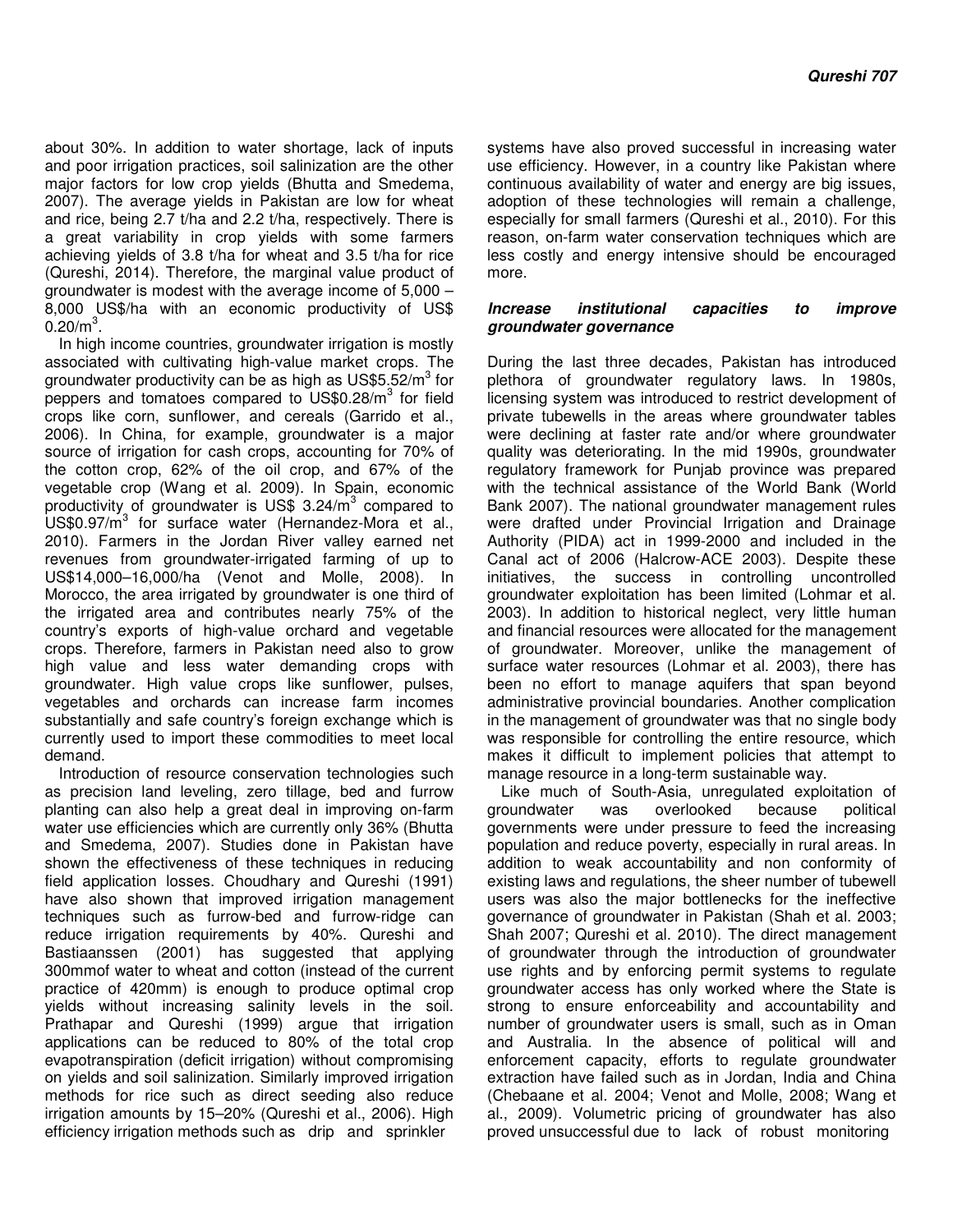systems such as in Pakistan. Even in Europe, individual metering for the monitoring of groundwater abstraction has proved costly and almost impossible to implement (Zoumides and Zachariadis, 2009).

Shah (2007) argued that energy pricing policies provided a potent tool kit for indirect management of groundwater. However, in many countries such as China, India and Iran, heavily subsidized electricity is often the prime driver of the groundwater overdraft. Chinese farmers are charged only 25% of the normal electricity rates for pumping water (COWI, 2013). In Iran, farmers pay only 20% of the actual cost of electricity (FAO 2009b; Soltani and Saboohi 2008). Mexico offers farmers a 20% discount on electricity used for pumping groundwater during the night-time. In most Indian states, farmers are charged a flat rate for electricity regardless of use, thus the marginal pumping cost of energy is zero (Shah, 2009). In all these situations, increase in energy prices for groundwater extraction has faced resistance from farmers. Studies done in India also reveal that a 25% increase in electricity price would reduce groundwater use by only 1.6–3.3% (Badiani and Jessoe, 2010). Similarly, in Pakistan, increasing electricity prices during the last two decades only forced farmers to shift from electric to diesel engines but could not help resolve the real issue of groundwater overdraft (Qureshi et al. 2010). Because groundwater was crucial to meet the increasing demand for food and farmers continue extracting groundwater to meet their crop water demands.

In the fast changing environment, Pakistan needs to invest in institutions to enable them to undertake systematic sets of legislation and organizational changes to solve entitlement, pricing and regulatory issues. Reforms should aim at solving the management issues as well as delivering benefits to the people because without these strings chances of success will be very limited. Pakistan urgently needs to formulate and evaluate of strategic options and monitoring the implementation of national policies for the management of groundwater. Therefore in addition to technical solutions, effective coordination between different organizations involved in the management of surface water and groundwater resources need to be developed.

## **CONCLUSIONS AND RECOMMENDATIONS**

Amongst global resources, water is emerging as the most critical but misused natural resource. It is an important input to agricultural production and an essential requirement for domestic, industrial and municipal activities. Increasing population and standards of living are contributing to steep rise in demand for fresh water. The consequent wastage, over-exploitation, pollution and depletion of available fresh water pose a threat to mankind. Pakistan, once a water surplus country due to extensive

water resources of the Indus River and its tributaries, is now fast turning into a water scarce country.

The groundwater aquifer of Indus Basin has huge storage capacity. In the absence of sufficient surface storage capacities, this groundwater aquifer can be a strategic resource to support irrigated agriculture in Pakistan. Over the last three decades, the water economy of Pakistan has survived largely due to the tapping of the groundwater by millions of farmers, by towns and villages and industries. However, this era of "productive revolution" is now coming to an end, since groundwater tables are fast depleting, groundwater quality is deteriorating and energy demand and cost is increasing. Therefore, there is an urgent need to develop policies and approaches for bringing water withdrawals into balance with recharge, a difficult process which is going to require action by government and by users.

Pakistan must first accept and then learn from its experience that development of groundwater resources without proper planning and management of the Indus basin aquifer has had serious consequences. The action which was once considered as blessing is now widely criticized as a bad call. Therefore Pakistan needs a serious debate about whether to over-pump its aquifers and face the consequences later, or be more proactive now by managing abstraction and investing in recharge today. For effective groundwater management, Pakistan needs to introduce frameworks and instruments that are suitable to its context. The frontline challenge is not just supply-side innovations but to put in place a range of corrective mechanisms before the problem becomes either insolvable or too costly to solve.

The solutions available and tried for groundwater management around the globe are still far from satisfactory. Conventional groundwater management through the introduction of permit systems and groundwater use rights, direct and indirect pricing, and delivering groundwater on a volumetric basis are not likely to succeed in Pakistan due to its peculiarities and sociocultural environment. Therefore it needs a well thoughtout, pragmatic, patient and persistent strategy. The potential drivers of success necessarily include the heavy engagement of users, refinements in water pricing structures, substantial investments in modern water and agricultural technology, provisions to encourage farmers' transition into high value and less water-demanding crops, and the development of enabling policies and decision support systems.

### **ACKNOWLEDGMENTS**

The author is grateful to Mr. Khalid Mohtadullah of the Global Water Partnership (GWP) for reviewing and providing valuable comments on an earlier version of this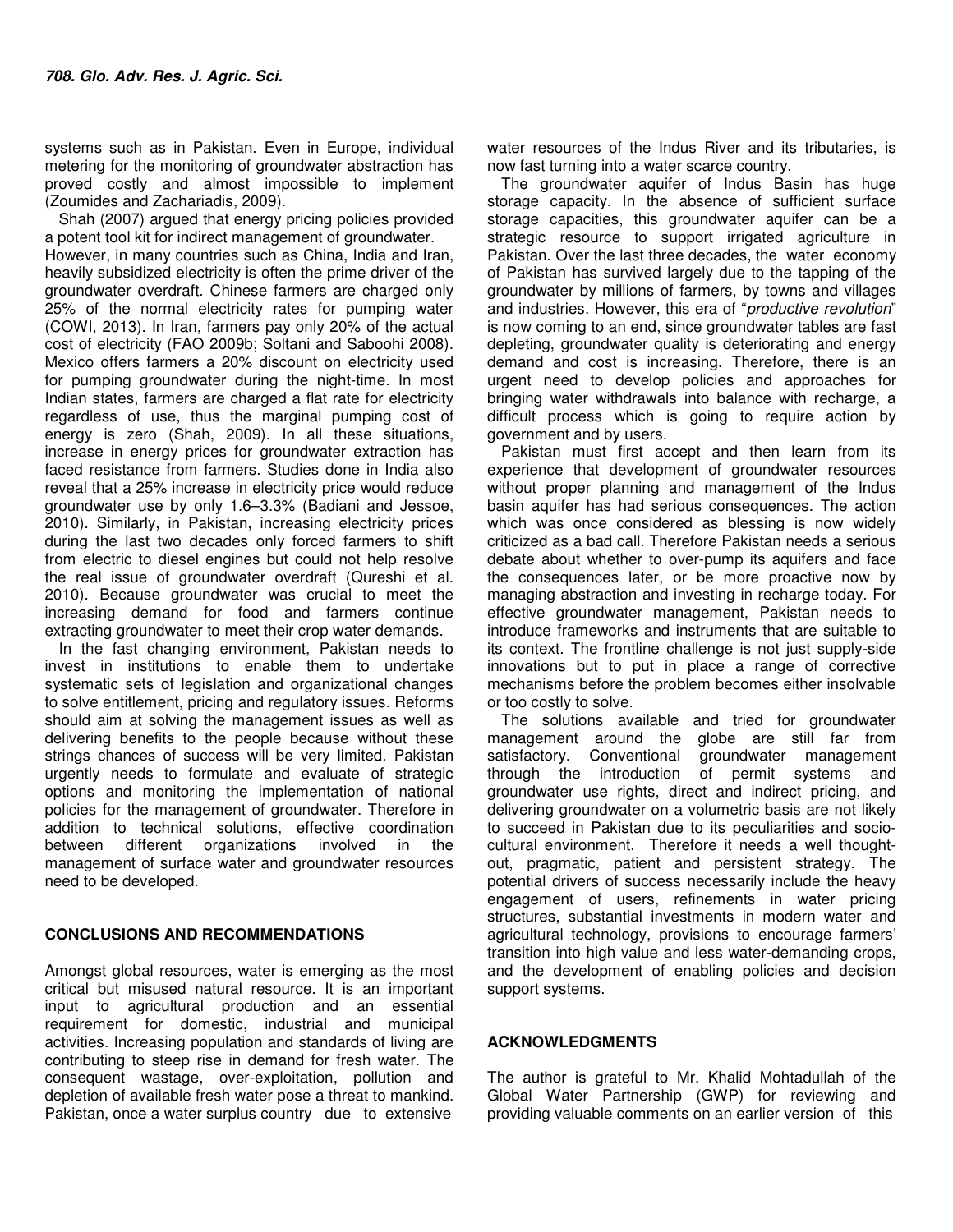paper. I thank different water and agriculture organizations of Pakistan for providing needed data and information.

#### **REFERENCES**

- Ahmad I, Hussain SAS, Zahid MS (2004). Why the Green Revolution Was Short Run Phenomena in the Development Process of Pakistan: A Lesson for Future. Journal of Rural Development and Administration 1- 4: 89-104.
- Ahmad S (2009). Water availability and future water requirements. Paper presented at the National Seminar on "Water Conservation, present situation and future strategy" organized by Ministry of Water and Power, Islamabad, Pakistan. May, 2009.
- Badiani R, Jessoe KK (2010). Electricity subsidies, elections, groundwater extraction and industrial growth in India. Paper submitted to the Pacific Development Conference 2010, Berkeley, University of California. Available at: http://mitsloan.mit.edu/neudc/ papers/paper\_194.pdf
- Bakshi G, Trivedi S (2011). The Indus Equation. Strategic Forsight Group.C-306, Montana, Lokhandwala Complex Andheri West, Mumbai 400 053, India.
- Bhutt MN, Ala MM (2012). Prospectives and limits of groundwater use in the Indus Basin of Pakistan. Paper presented in the World Water Day Symposium organized by the Pakistan Engineering Council, March 22, 2012. Lahore, Pakistan.
- Bhutta MN (2002). Sustainable management of groundwater in the Indus basin. Paper presented at Second South Asia Water Forum, 14-16 December. Islamabad, Pakistan: Pakistan Water Partnership.
- Bhutta MN, Smedema LK (2007). One hundred years of waterlogging and salinity control in the Indus valley, Pakistan: A historical review. Irrig. and Drain. 56:581-590.
- Chaudhry SA (2010). Pakistan: Indus Basin Water Strategy Past, Present and Future. The Lahore Journal of Economics 15:187-211.
- Chebaane M, El-Naser H, Fitch J, Hijazi A, Jabbari A (2004). Participatory groundwater management in Jordan: Development and analysis of options. Groundwater: from development to management. Hydrogeology Journal. Vol. 12 No. 1. Paper 2009-03.
- Choudhary MR, Qureshi AS (1991). Irrigation techniques to improve the application efficiency and crop yield. Journal of Drainage and Reclamation 3(1): 14–18.
- COWI (2013). Groundwater in China. Part 1 Occurrence and Use. COWI, Kongens Lyndby, Denmark.
- Food and Agriculture Organization of the United Nations (FAO). (2009b). Groundwater Management in Iran. Draft Synthesis Report. FAO, Rome, Italy.
- Garrid A, Martínez-Santos P, Llamas MR (2006). Groundwater irrigation and its implications for water policy in semiarid countries: the Spanish experience. Hydrog. J., 14(3): 340–349.
- Giordano M (2009). Global Groundwater? Issues and Solutions. Annual Review of Environment and Resources. 1: 153-178.
- GoP (Government of Pakistan) (2013). Agricultural Statistics of Pakistan. Ministry of Food and Agricultural and Livestock, Islamabad, Pakistan.
- GoP (Government of Pakistan) (2014). Agricultural Statistics of Pakistan. Ministry of Food and Agricultural and Livestock, Islamabad, Pakistan.
- Halcrow-ACE (2003). Exploitation and regulation of fresh groundwater main report. ACE-Halcrow JV Consultants, Gulberg III, Lahore, Pakistan
- Hernández-Mora N, Martinez L, Llamas RM, Custodio E (2010). Groundwater in the southern member states of the European Union: an assessment of current knowledge and future prospects. Country Report, European Academies Science Advisory Council. Available at: http://www.easac.eu/fileadmin/PDF\_s/reports\_statements/Spain\_Goun dwater\_country\_report
- Khan S, Rana T, Gabriel HF, Ullah M (2008). Hydrogeologic Assessment of Escalating Groundwater Exploitation in the Indus Basin, Pakistan. Hydrog. J. 8:1635-1654.
- Kumar (1995). Suitability of simulation techniques in reuse of drainage water. Proc. National Seminar on Reclamation and Management of Waterlogged Saline Soils, Karnal, India. 331-346.
- Laghari AN, Vanham D, Rauch W (2012). The Indus basin in the framework of current and future water resources management. Hydrol. Earth Syst. Sci., 16, 1063–1083. doi:10.5194/hess-16-1063-2012
- Latif M, Ahmad MZ (2009). Groundwater and soil salinity variations in a canal command area in Pakistan. Irrigation and Drainage 58: 456-468.
- Lohmar B, Wang J, Rozelle S, Huang J. Dawe D (2003). China's agricultural policy reforms: Increassing investment, resolving conflicts and revising incentives. Agricultural Information Bulletin # 782, Economic Research Service, USDA.
- Meinzen-Dick R (1997). Groundwater markets in Pakistan: Participation and Productivity. Research Report No. 105. International Food Policy Research Institute (IFPRI), Washington D.C., USA.
- Nespak/MMI (1993). Feasibility study National Drainage Program I, Executive Summary, National Engineering Services of Pakistan and Mott MacDonald, Islamic Republic of Pakistan.
- PPSGDP (2000). Legal and Regulatory Framework for Punjab Province. Punjab Private Sector Groundwater Development Project (PPSGDP). Technical Report No. 45. Lahore, Pakistan.
- Prathapar SA, Qureshi AS (1999). Modeling the effects of deficit Irrigation on soil salinity, depth to water table and transpiration in semi-arid zones with monsoon rains. J Water Resour Dev 15(1–2):141–159. doi:10.1080/07900629948989
- Qureshi AS (2014). Reducing Carbon Emissions through Improved Irrigation Management: A case study from Pakistan. Irrig. and Drain. 63: 132-138.
- Qureshi AS, Asghar MN, Ahmad S, Masih I (2004). Sustaining crop production under saline groundwater conditions: A case study from Pakistan. Aust. J. Agric. Scie. Vol. 54 (2): 421-431.
- Qureshi AS, Bastiaanssen WGM (2001). Long-term effects of irrigation water conservation on crop production and environment in semi-arid zones. ASCE Irrigation and Drainage Engineering. Vol. 127, No. 6:331- 338.
- Qureshi AS, Gill MA, Sarwar A (2010). Sustainable groundwater management in Pakistan: Challenges and opportunities. Irrig. and Drain. Vol. 59, Issue 2:107-116.
- Qureshi AS, Masih , Turral H (2006). Comparing water productivities of transplanted and direct seeded rice for Pakistani Punjab. J. of Applied Irrigation Science. Vol. 41, No. 1: 47-60.
- Qureshi AS, McCornick PG, Qadir M, Aslam M (2008). Managing salinity and waterlogging in the Indus Basin of Pakistan. Agricultural Water Management 95:1-10.
- Shah T (2007). The groundwater economy of South-Asia: An assessment of size, significance and socio-ecological impacts. In: Giordano, M and Villholth, K.G. (Editors). The agricultural groundwater revolution: Opportunities and threat to development. CABI Publications. 7-36 pp.
- Shah T (2009). Taming the Anarchy: Groundwater Governance in South Asia. RFF Press, Washington DC, USA.
- Shah T, Debroy A, Qureshi AS, Wang J (2003). Sustaining Asia's Groundwater Boom: An overview of issues and evidence. Natural Resource Forum: 27: 130-141.
- Shalhevet J (1994). Using water of marginal water quality for crop production: major issues. Agric Wat Manag 25: 233-269.
- Siebert S, Burke J, Faures JM, Frenken K, Hoogeveen J, Doll P, Portmann PT (2010). Groundwater use for irrigation – a global inventory. Hydrol. Earth Syst. Sci., 14, 1863–1880. doi:10.5194/hess-14-1863-2010
- Soltani G, Saboohi M (2008). Economic and social impacts of groundwater overdraft: the case of Iran. Paper submitted to 15<sup>th</sup> ERF Annual Conference, Cairo, Egypt. 23–25 Nov. 2008.
- Tsur Y (1990). The stabilization role of groundwater when surface water supplies are uncertain: the implications for groundwater development. Wat. Resour. Resear., 26(5): 811–818.
- USAID (2009). Pakistan's Food and Agriculture Systems. Economic growth office of USAID's bureau of Economic growth. Islamabad, Pakistan. 102 pp. http://pdf.usaid.gov/pdf\_docs/PNADO507.pdf)
- Venot J P, Turral H, Samad M, Molle F (2007). Explaining Basin Closure Through Shifting Waterscape in the Lower Krishna Basin, South India. Research Report. International Water Management Institute, Colombo, Sri Lanka.